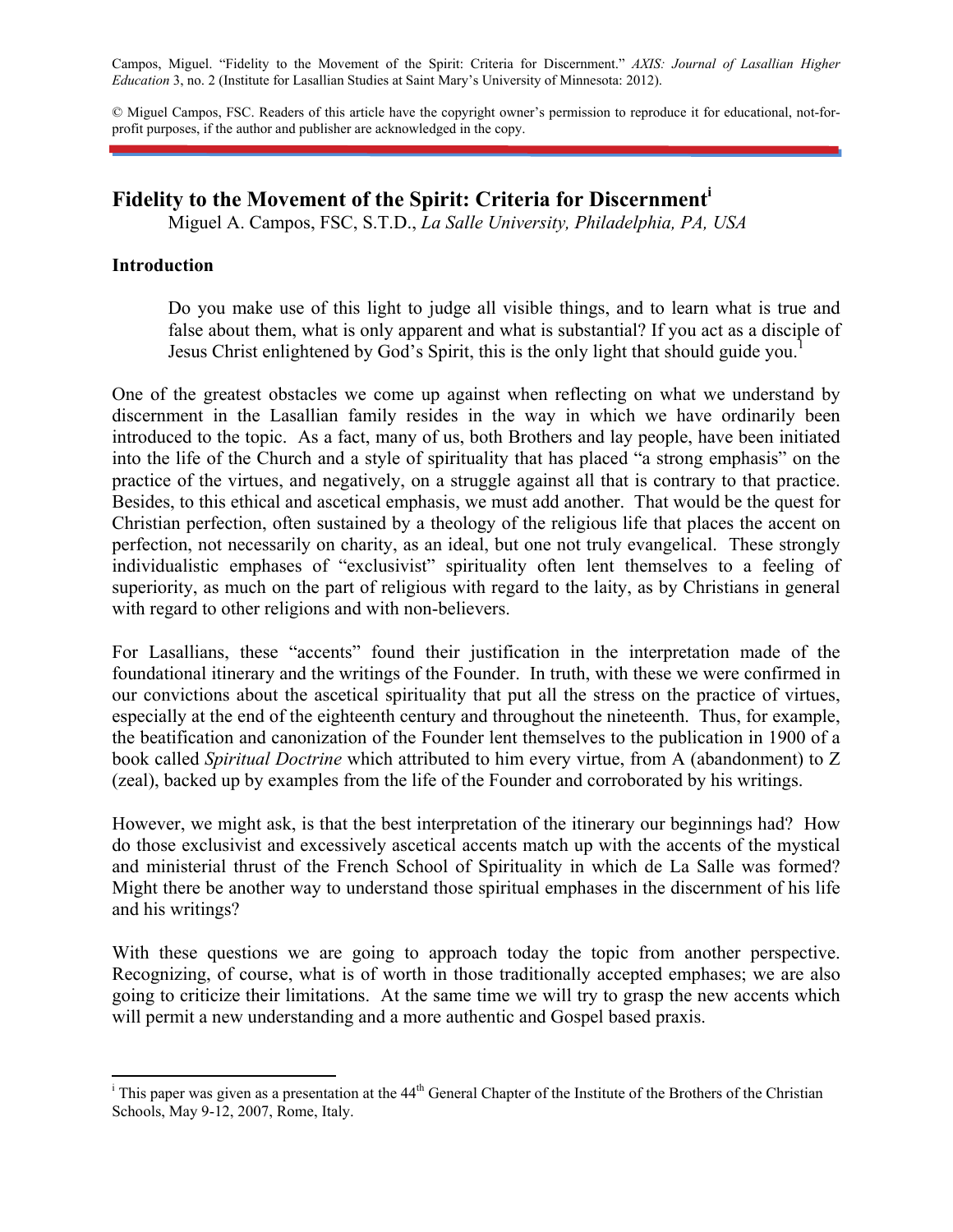# **Central to this whole topic: Vital stirrings and decisions made.**

In dealing with this topic, it is important that we not forget its anthropological basis. We begin then speaking of our desires and impulses, of those things about which we are passionate. Passion here is like a vital impulse. And, for any adult, whether Brother or lay person, what he is passionate about is not just affairs of his personal life. His relationships in community, or in his family life, the matters that pertain to his profession, his colleagues and students, his relationships in social and political settings, all these can be passionately held. He may become passionate about his work, his professional life, his successes and accomplishments. All that contributes to the creation of a better, fairer and more just world can inspire him with passion.

Of course, when we speak of passion, we must also include the other side of the coin, its negative side. This is the passion that we suffer in loneliness, in our broken relationships, in our failures at work, our very existence in a violent and unjust world. One very dramatic aspect of our passions and empathies is undoubtedly the suffering that we vicariously feel in others, in the most fragile and needy, the abandoned and the marginalized. These empathies, lived in others, directly impinge on our own most personal passions and affect.

As a fact, in not a few occasions provoked by these situations, we might intensely experience "a clash" between our desires and impulses, between passions and their dark side. This might perhaps occur in those moments in which we experience the need to discern our desires and impulses, our passions and their negative effects. We can call these "passivities."

There surely are life's great moments, major "crossroads" at which our contradictory impulses clash. But the need to discern also arises in the most ordinary situations, in the normal fabric of daily life, in those things at the heart of our existence. In these we discern between what is "false" and what is "true," the "ephemeral and the real." As De La Salle asks, what does discerning "all things visible" have to do with our desires?

And what does God have to do with all of this? Are our plans and wishes necessarily and always in conformity with God's plan? Do we find the imprint of the God of surprises, the Father of Jesus, in our own desires and passions which so often leave us disconcerted and unprepared?

### **What do these desires have to do with "the faith"?**

From this anthropological basis of our impulses and desires, we regard all things and we open ourselves to the mystery of life. And of death. As it happens, we go through life progressively opening ourselves to a sequence of little deaths, of a thousand starts and restarts, in which an ever new and widening horizon is opening up. This horizon comes towards us; it dawns upon us as a gift. Whatever we may be going through in our personal lives, our changing human relationships, and our fragile world that appear to push us toward total annihilation, we do know that at the very depth of our heart that we are not irredeemably condemned to disappear, to live a meaningless life. We seek to give a reason for our faith, in the midst of the senselessness of the destructive forces of death from which, paradoxically, new meanings spring forth. "Behold, I will make all things new."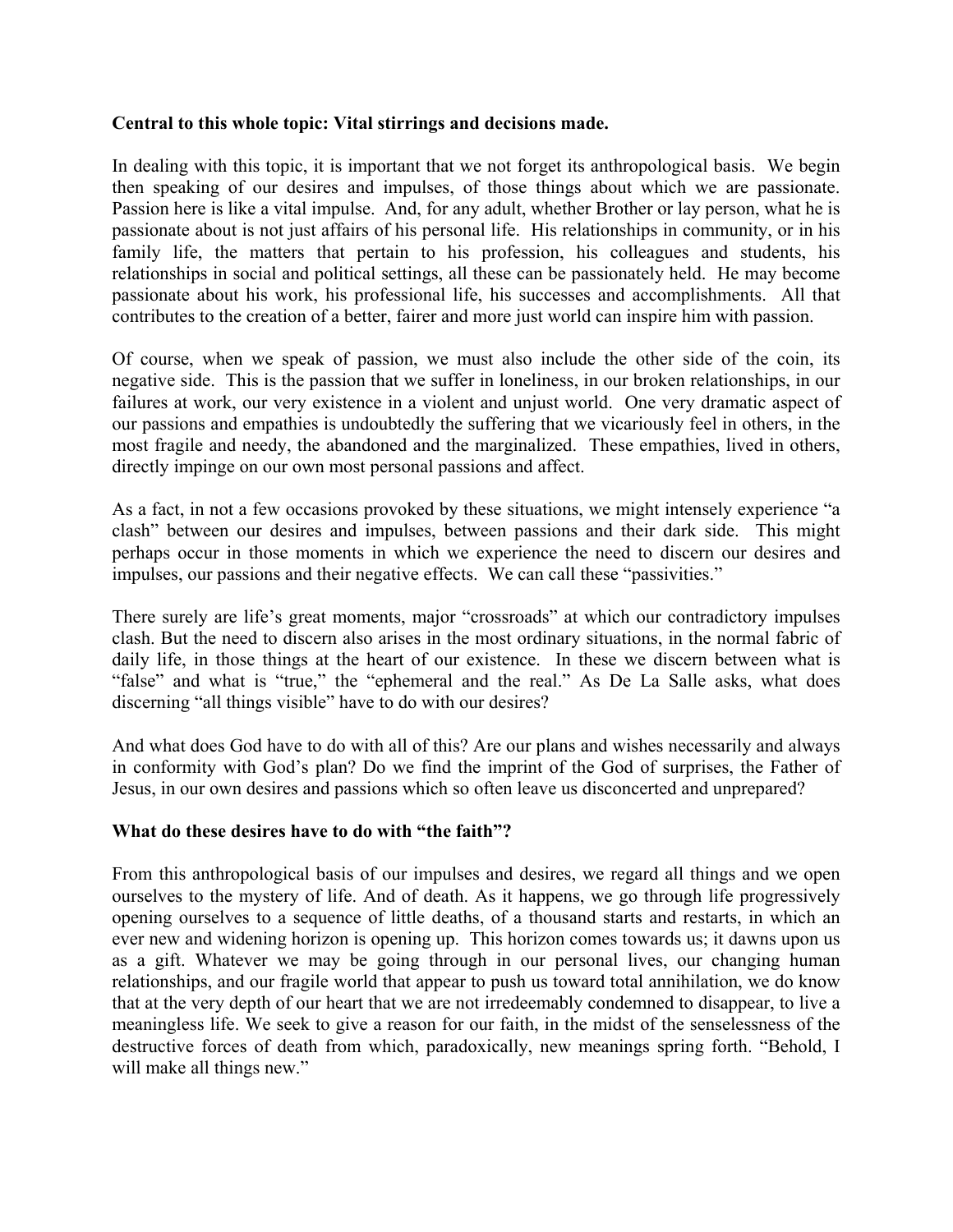This fundamental structure of life is what we can recognize in what we describe as exodus and paschal events. This "exodus and paschal" structure thrusts us forward, breaks molds and opens up our desires and impulses, our passion and negativity to our final horizon.

How then does our faith function in the midst of all these "things visible?" We live reality in a given space and time. Our desires and passions are controlling our lives in great measure. When that reality starts to lose its secure foundation, new meaning in a new situation does not emerge immediately; rather, what does emerge is a difficult period between two spaces and two times. It is precisely there, in that critical place and in that interlude of time where our desires and impulses clash, that the tension that urges us forward to seek a new meaning arises, the quest for "a something new."

The loss of our moorings that we experience is not necessarily destructive. It can be the place from which we shove off anew and "move on," that is, make "the passage" toward a new space and time. The experience demands a great fidelity to oneself, to relationships, to the things that are disappearing and dying, and at the same time a great openness to mystery.

However, this sequence of small deaths and new lives does not function automatically. These crossroads can also render us paralyzed. We might freeze in terror. While fixating on a world of known quantities and accepted meanings, instead of opening ourselves to move forward toward a land that we scarcely perceive and peoples as yet unknown, can shake us. How are fidelity to oneself and fidelity to God linked? Do these fidelities always coincide or are they opposed to each other?

# **Can we imagine a Lasallian style of discernment properly speaking?**

Finally, and taking into account this anthropological and theological basis, we ask ourselves if there is a characteristic style, or particular accents, to discernment in our Lasallian family. What importance did discernment have in the life and the writings of De La Salle? What does he propose in his writings?

The term "discernment" is used relatively little in De La Salle's writings (11 times). The verb, "to discern" is employed more often (22 times), oftentimes in the current sense given to the term in the French of the eighteenth century: "to separate," "to distinguish." This vocabulary, as a consequence, by itself would not articulate a more coherent experience with a mystical/prophetic vision as we find, for example, in other more frequent themes in De La Salle's vocabulary: to totally abandon oneself to God, to fully identify oneself with Christ and to recognize and respond to the movements and inspirations of the Spirit.

In that sense, we would run the risk of watering down our reflection if we were to limit ourselves in our analysis of the sequences of small deaths and new meanings that pop up along life's journey with a vocabulary that is so narrow and restricted. For that reason, so as to encounter the full scope of those terms, we must set our sights on the entirety of the itinerary of the beginnings with the purpose of best understanding what the first community of Brothers associated with De La Salle lived and understood about discernment; and, based on that experience, to identify the criteria and the characteristics of the discernment proper to this family in the Church.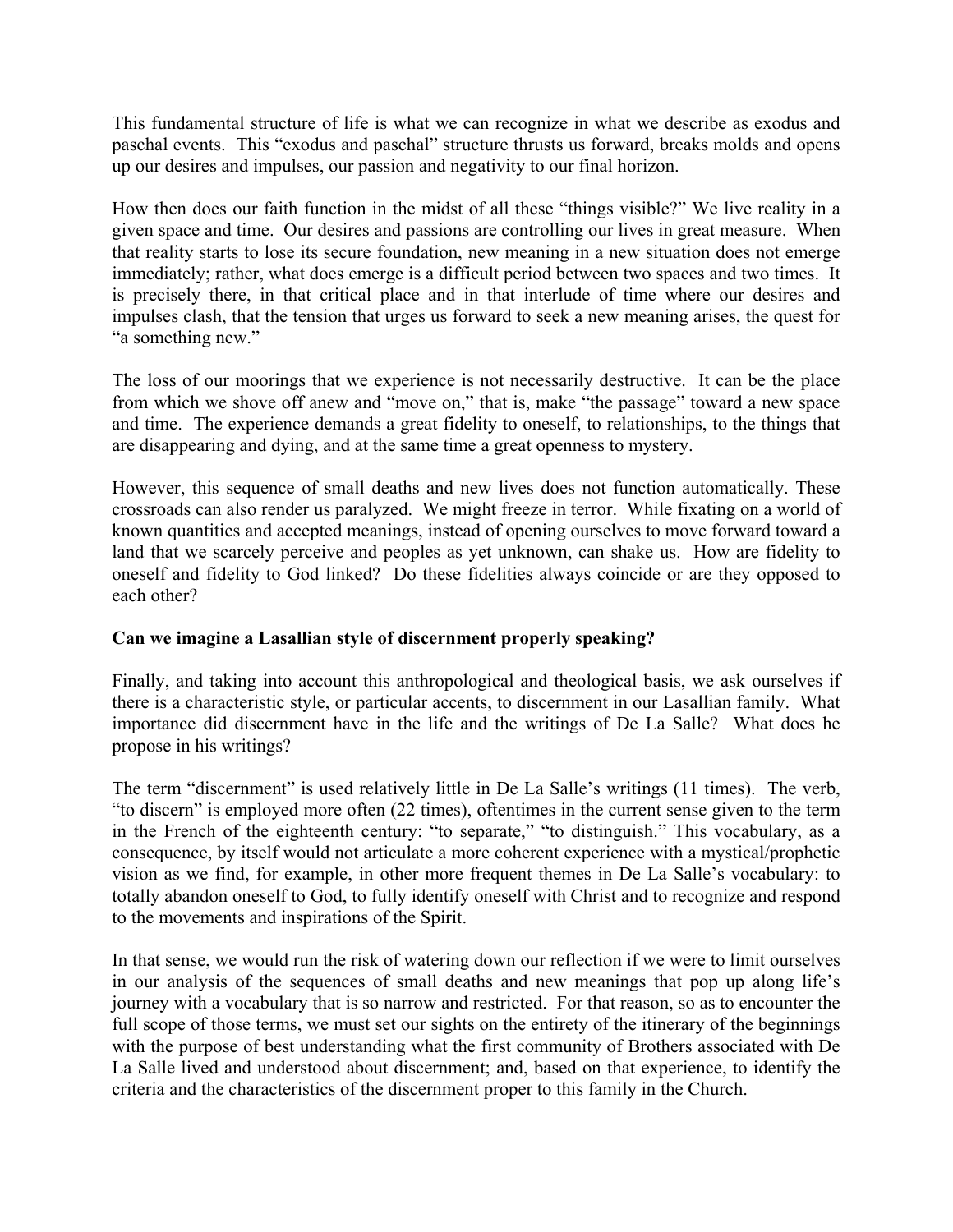# **A. "Narratives" of discernment in our foundational itinerary: Seeking to be faithful and responding to the inspirations and the movement of the Spirit.**

Before addressing the style of discernment that came about in the context of the foundational itinerary it will serve us well to consider an antecedent that will help us to distinguish the style of discernment of the young Canon with his family and with his spiritual director "before" and "after" his encounter with the first teachers.

It has to do with the attempts and the negotiations he made to trade his canonry for a pastoral ministry in a parish. It is interesting to note that in this instance there is no indication of a desire or an impulse, except perhaps an outside impulse, that of his spiritual director. No signs of passion for something or someone appear. Neither is there an awareness of the ills that the poor suffer. Nor was there any instability in the place and existential time in which the Canon moved among his family and in the Church. So there was no "passage," no going out from or "moving toward." So he did not make that decision. Or rather he did decide, but it was to stand where he was.

But what happened when, in his contact with Adrien Nyel and the first teachers, De La Salle became open to serving the poor through education in a world which he had scarcely known?

**1. The first significant crossroads experience: the individual discernment** of a personal calling that brought about the birth of a community of Brothers for the schools (when De La Salle was in his thirties).

Let us begin our reflection on this first crossroads with a letter written by De La Salle, priest, canon of Rheims on June 20, 1682 in which we can detect a before and an after, an "exodus passage," a departure for something ahead.

Gentlemen,

I would be very disinterested in what has to do with the glory of God, if I were to be so insensitive as not to be moved by the urgent pleas of your dean and by the courtesy with which he honors me by writing today.

I would be, gentlemen, very unjust if I would not send school masters from our community, seeing the effort and the ardor that you manifest to me for the instruction and the Christian education of your children.

I beg you, then, to be persuaded that there will be nothing that I will not so take to heart as to support your good intentions in this regard. Next Saturday I will send two masters, of whom I hope that your will be fully satisfied, in order to begin the following day on the feast of St. Peter. I remain highly grateful for all your attentions to me and I ask you to consider me, gentlemen, with all respect, your humble and very obedient servant in Our Lord.

### *De La Salle, priest, canon of Rheims*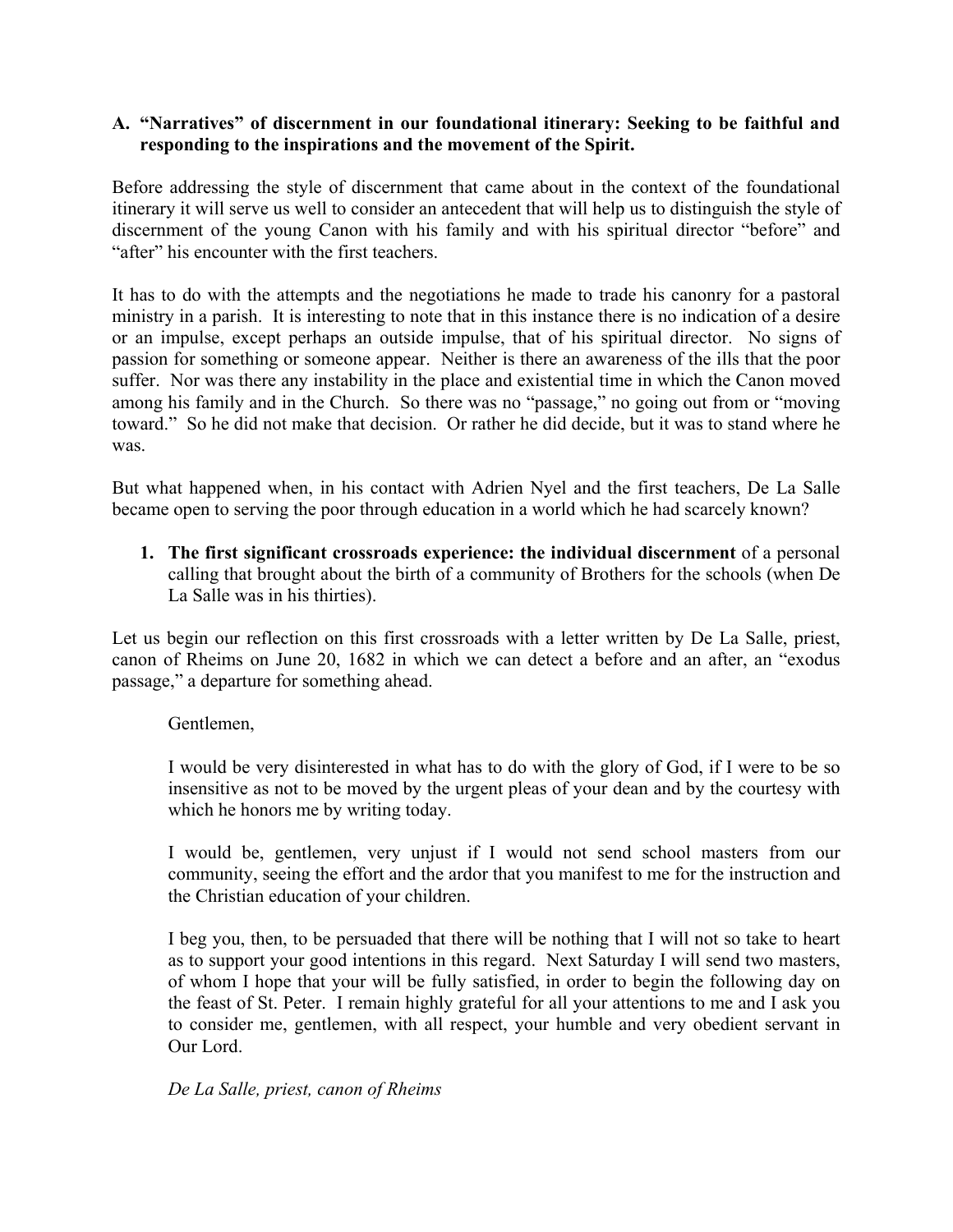What most stands out in this letter is the personal commitment that De La Salle takes, seeing himself as the intermediary between the teachers and the persons who were requesting masters for the creation of a school. We are surprised to find in his mouth the reference to "our community." And we ask ourselves to what point can it be stated that his significant relations have changed or that the masters are aware, and have the intention, of being part of a community? The fact is that some days later, the  $24<sup>th</sup>$  of June, 1682, De La Salle left his own house where he lived with his brothers and sisters and where, besides, he had housed the first masters from the  $24<sup>th</sup>$  of June of 1681, one year before, in order to live with them in another house. This letter is indicative, therefore, of a between time, of a before and an after, of a reality that was fading away and another that was taking shape, but which was not yet fully clear.

A "before," then, in which he had not chosen to leave his social and family settings; the before in which new relations in his life had been imperceptibly coming to the fore, new interests and new passions; and also, a slow but growing awareness of the problems that others suffered: the artisans and the poor who saw themselves obliged to neglect their children, children abandoned and unschooled, and incompetent teachers with neither professional preparation nor evangelical motivation. The "passage" of one who, previously, had not contemplated the prospect of the schools sponsored by the friends of his deceased spiritual director, Nicolas Roland; the passage toward assuming the direction of the schools, as he affirmed in one of the fragments of the *Memoir of the Beginnings.*

In these between-times, the point of reference of his personal relationships has changed. From now on, the masters and the poor that they served appear to be the most meaningful and far beyond the inspiration that he had found with his spiritual director. De La Salle went on to consult Father Nicolas Barré, a man noted for his passion and commitment to causes of the Gospel. His center of interest was changing.

It is the between-times of discernment, on seeing the reality of the poor, on experiencing the needs of the masters. He would do this discernment through personal reflection, through retreats, in prayer and in consultation with a spiritual director, as the first biographers attest. It was discernment illuminated by the new biblical icons of which the *Memoir of the Beginnings* make mention. These were of a provident God who hears the cries of the poor, of a poor and helpless Messiah who has nowhere to lay his head, of being sent to proclaim the Good News to the poor.

This was the discernment in which two impulses and desires clashed as they pulled him in different directions and contradictory obligations, such as appear in a revealing text, probably another fragment from the above mentioned *Memoir of the Beginnings*, about the reasons he had to renounce his canonry:

I find that I must remain silent and that I have no right to speak of perfection through poverty if I myself am not poor, nor about abandonment in the hands of providence, if I have resources against misery or about complete confidence in God, if I possess an income sufficient to remove all worry for the future.<sup>2</sup>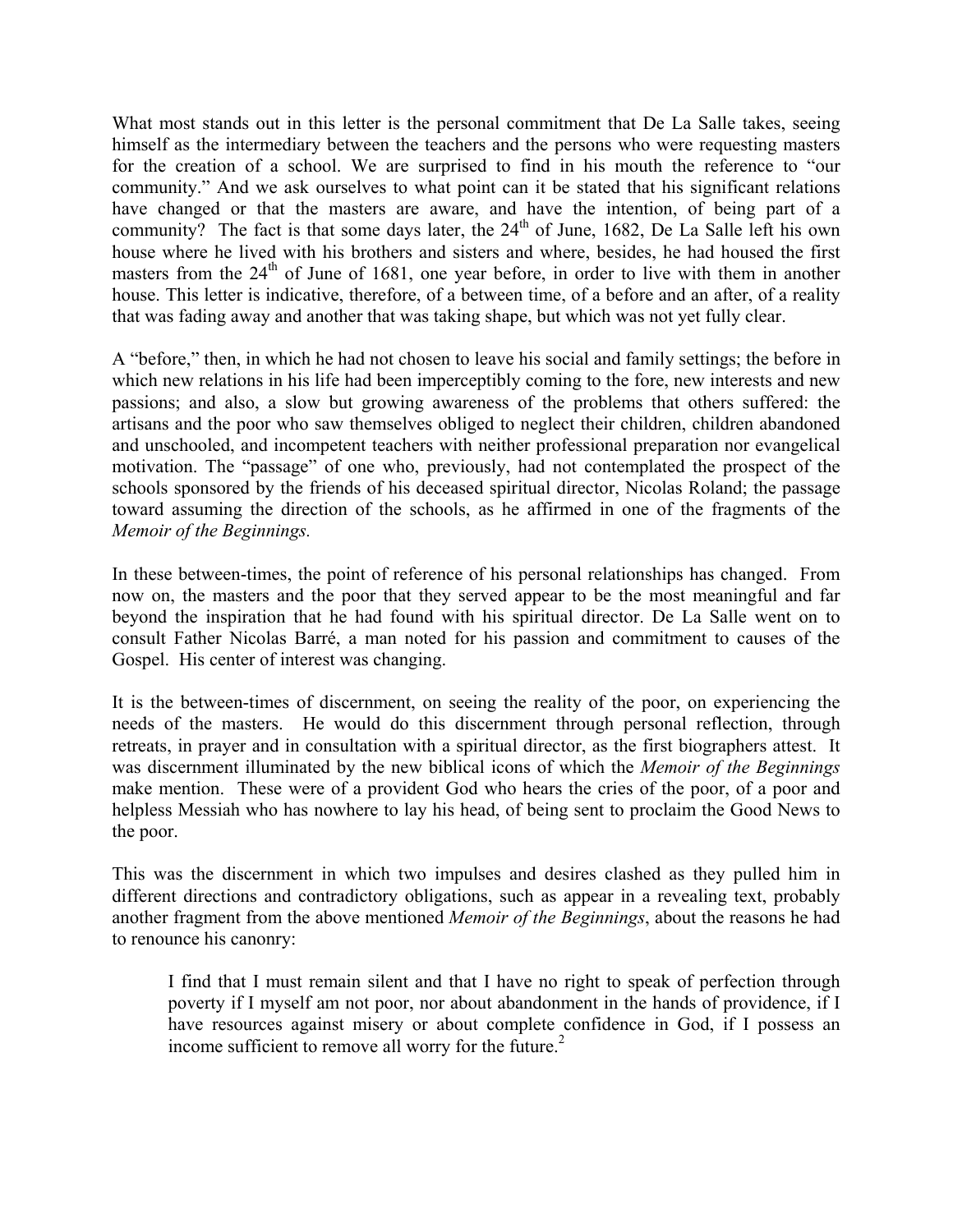He would have to discern the impact of the consequences that would follow upon his own indecision, the departures of the masters, the failure of the schools, the difficulty of re-starting the project.

It was a discernment that had at its core and ultimate purpose the quest for "the glory of God" and "the good of the Church." But at the same time his discernment was based on the reality of the poor and the masters with whom he was living. From that basis arose a certain urgency on which he had to discern and take a decision that could not be delayed:

The same voice that called me to the canonry, now urged me to another place. I carry that response at the inmost part of my conscience and I listen when I consult it. Doesn't it show me with sufficient clarity that there is another state that deserves the preference and which draws me along by the hand?<sup>3</sup>

The criteria are clearly historical then: centered in the God of the poor, attentive to the poor and his masters, in order to build up the Church. The new obligations that he identified and embraced were not understood as mere practices of virtues, but as an exigency that placed him in the world as one called, given the vocation by God to contribute to His work. The decision will demand of him a departure toward the future, for a new earth in order to find new men. He'll find a personal sense of his identity and a vocation totally renewed. It is a new purpose.

And with the decision, came "the afterwards." It was the "after" period of a community of charity schools established in Rheims, all in his immediate surroundings, until he arrived in Paris, completely gratuitous and dependent on the good will of parish priest and civilian authorities. Without having foreseen all this from the beginning, De La Salle entered in and embraced with Jesus the poor man, a new reality that he had scarcely known. "Behold the God that makes all things new."

God who conducts all things gently and with wisdom, and who does not force the hand of men, wishing to dedicate me entirely to the care of the schools, did so in a manner which was very imperceptible and over a long period of time, in such a way that one commitment led to another, without my having foreseen it at the beginning.<sup>4</sup>

**2. The second crossroads experience: the community discernment** of a group associated and united for the mission (during De La Salle's forties).

Some ten years later, now in Paris, the community was under threat and in danger of disappearing. New questions arose about its identity and its purpose and on the structures that would guarantee its continuity, stability and efficacy.

If, at the first crossroads, there seemed to be a more individual and personal tone (myself and them) as we found in the *Memoir of the Beginnings*, this new crossroads was more community based (we). And that would be the tone of the discernment. Let us analyze the document of the election of De La Salle as superior on June 7, 1694.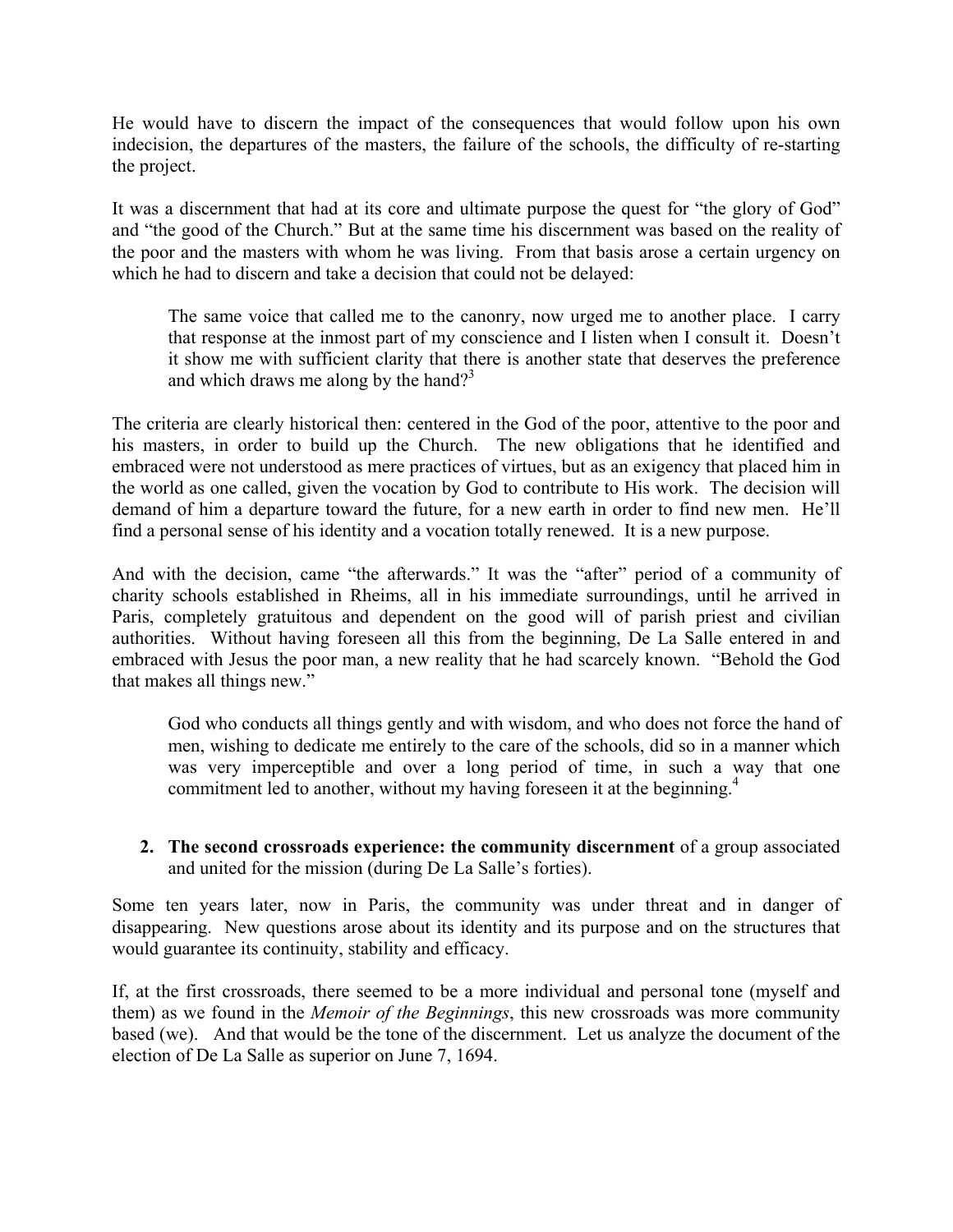We, the subscribed members, Brother Nicolas Vuyart . . . (eleven more names follow), after having been associated with M. John Baptist de La Salle, in order to maintain together and by association, gratuitous schools by the vows that we pronounced yesterday, recognize that, as a consequence of our vows and the association that we have contracted through them, we have elected M. John Baptist de La Salle as superior, to whom we promise to obey with entire submission in virtue of our vow, as well as those whom he will appoint as superiors.

We likewise declare our intention in the present election that we have made of M. de La Salle as superior that there not be any other consequence, for it is our intention that after him, in the future and for always, that there not be among us, nor elected as superior, any priest, and there be no one who has received sacred orders and that we will have no one, nor will we admit as superior, anyone who is not associated with us and has vowed as we have and with all those who will be associated with us in the future.<sup>5</sup>

This election is the result of a long and complex process of discernment which, in a certain way, began with the commitment of three associates, the first to commit themselves in a formal way in 1691, Nicolas Vuyart and Gabriel Drolin, together with De La Salle. It culminated in 1694 with the commitment of the twelve associates. It can be said that this little initial group was the seed of the first form of association. And that the document of the election reveals the first and foundational awareness on the part of those associates that they identified with one another in order to take part together in a common work.

What, then, were the criteria for that discernment? Surely it would have included the concerns and perplexity they shared as they recalled their historical reality; also, the emergency situation and the danger of seeing the work that they had built up for so many years disappear. The children and youngsters would be deprived of this educational service. The *Memoir on the Habit*, written at this time, is characterized by the clarity that this community of Christian Schools had about its identity, and that of its members, the distinct components of the community and its signs of belonging and its purpose. This *Memoir* was already a first attempt at clarification. From now on, the persons with whom De La Salle discerned were no longer his spiritual directors or persons on the outside of the community. His associates would henceforth be the ones who would make the decisions with regard to the life and the work to which they had been called, maintaining together and by association the gratuitous schools, as the formula of vows of 1694 attests.

The center and source from which their common history set out was the glory of the Trinitarian God, Father, Son and Holy Spirit, to whom they consecrated themselves, in order to procure His glory. If the associates and the poor were the relational context of their discernment, God, present in history was its raison d'être. It was God who called them, convoked them and consecrated them.

The obligations that they had contracted by vow were specific and they defined the process or associative itinerary as well as the characteristics of identity of this association in the Church for the mission: association, obedience and stability. The obligations of vow were understood not as a pathway toward personal perfection but as "means to fulfill the mission."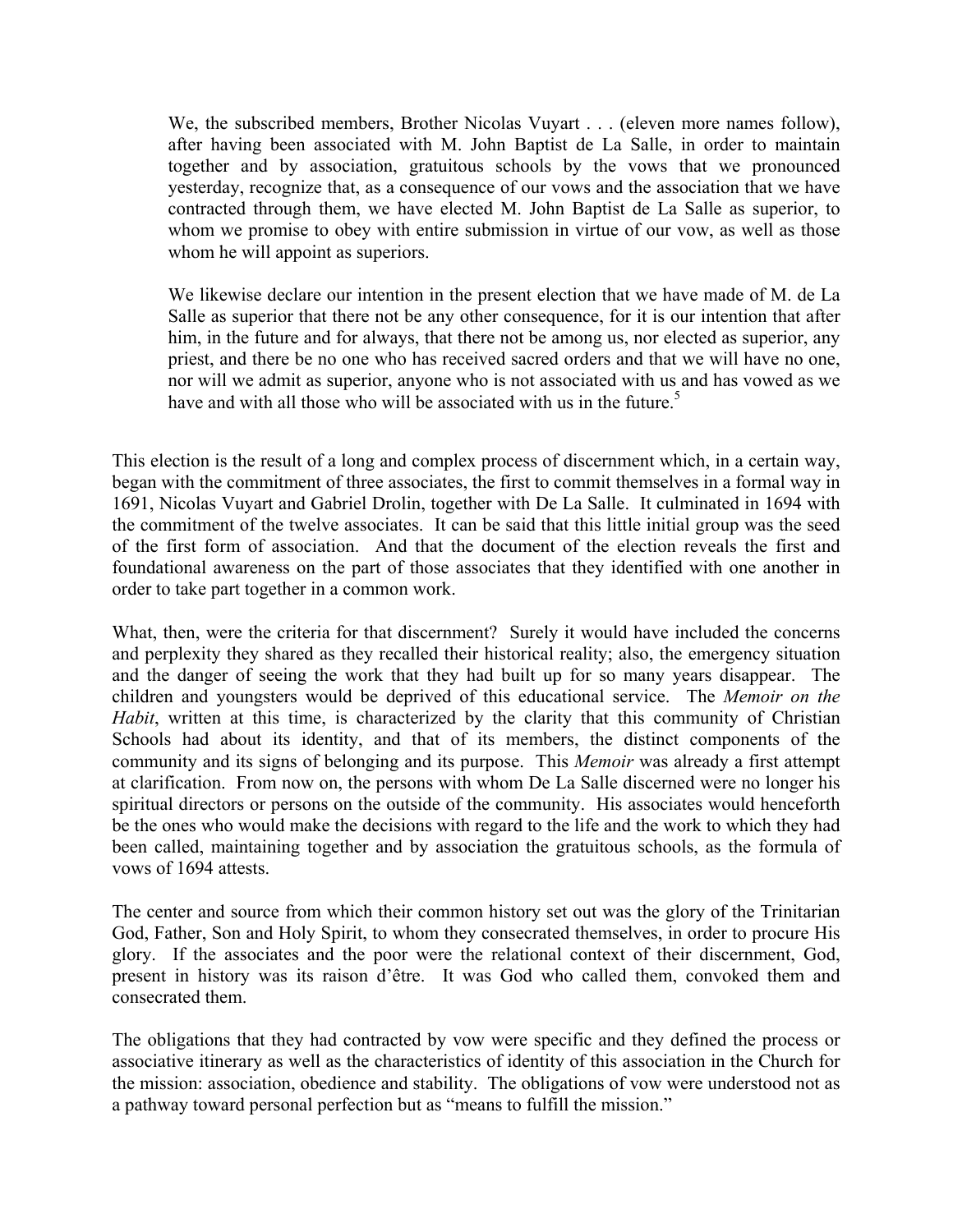As a result, both the *Memoir on the Habit* and the vows, firstly, the vow of the three men discerning together all that would work for the good of the society of the Christian Schools in 1691, and then the vows of the twelve associates of 1694, are indicative of an on-going discernment of the community over a period of several years which found its optimum expression in the assembly and retreats from the Feast of the Ascension up to the Feast of the Trinity in 1694 and in the official record of the election.

This was a discernment that brought about not just deliberative and legislative assemblies but more profoundly a vision of faith in the God of the poor who acts in history, in answer to personal and community prayer. The special retreat of that assembly challenged them in the readings of the liturgy with certain fundamental biblical icons that shed light on the identity and finality of this new association in the Church. Among these, that of the apostolic community waiting together to receive the force of the Spirit, that is, that renewing and transforming force that would make them "pass through" from confusion to light, from weakness and fear to audacity and the power to work miracles.

It was a *before*, doubtless, for a fragile community threatened by forces from within and without. And it was an *after*, that of a conscious association of the consecration of those associates who maintained the gratuitous schools together.

Henceforth they would go forward as one, structuring their community life with a Rule and their work with the *Management of Christian Schools.* These two documents, for which the principal Brothers had contributed ideas and writings, were to establish the parameters of this journey of common association in order to answer to the needs of the families of the poor, of the children and youngsters of the most neglected elements of society.

**3. The final crossroads experience: a collective discernment** of the Society of the Brothers of the Christian Schools in the absence of their Founder (toward the end of de La Salle's sixties).

At Easter time in 1714, in the context of a great crisis that overshadowed the future of the Society of the Christian Schools, the principal Brothers sent the following letter to De La Salle. It is surprising by the inversion of the personal pronouns. If at the first crossroads, De La Salle used the pronoun "I" and spoke of "them" or addressed them as "you", in this letter the Brothers used the corporate "we" and they addressed their Founder as "you" (formal "vous" in French).

Monsieur, our very dear Father:

We, the principal Brothers of the Christian Schools, having in view the greater glory of God as well as the good of the Church and of our Society, consider that it is of the greatest importance that you return to the care and general direction of God's holy work, which is also your own, because it has pleased the Lord to make use of you to establish it and to guide it for so many years.

We are all convinced that God himself has called you to this work and that he has given you the grace and talents necessary for the good government of this new Society so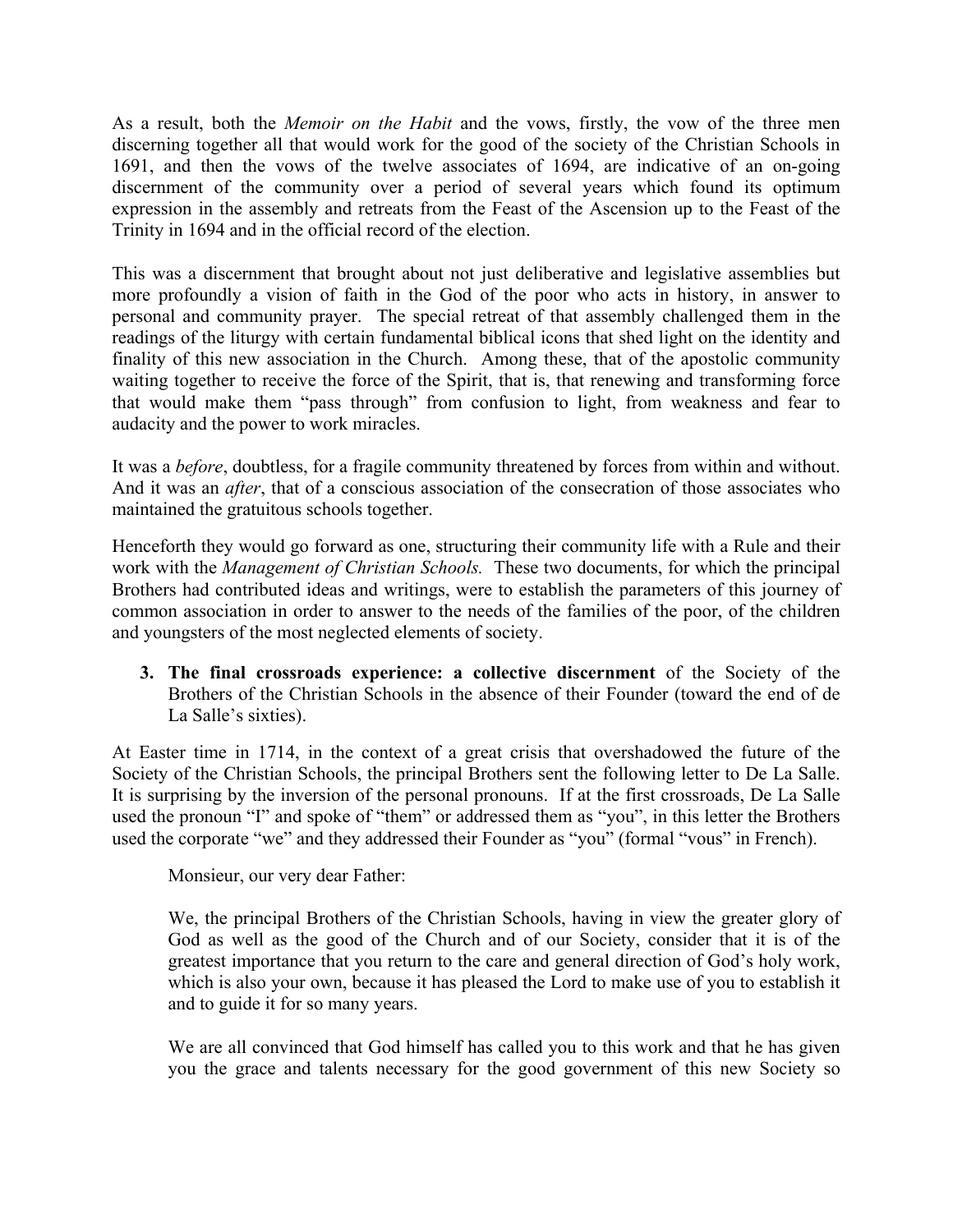beneficial to the Church. We acknowledge in all justice that you have always guided it with considerable success and edification.

That is why, Monsieur, we very humbly beseech you, and we command you in the name and on the part of the body of the Society to which you have vowed obedience, to take up at once the general government of the Society.

This letter, coming from the body of the Society and in the name of all, did not simply recall the vowed obligations, as the last paragraph pointed out. It was, besides, the product of the discernment of a community without its Founder. And these Brothers, associated as one, surely gave an answer to the personal doubts that must have been worrying De La Salle and served to bring a new focus to his own personal discernment. Affirming that they were convinced that De La Salle was the authentic superior, they not only straightened out what some were thinking, including certain persons in authority in the Church, but they corporately confirmed that he was the guarantor of the charism of that community in the Church with the gifts and the talents necessary for the establishment of this new Society, this new association. They did not recognize, then, the authority of others who were not associated to govern this new company in the Church.

In addition, over and above the light it shed for the personal discernment of de La Salle, the letter reveals the criteria of its community discernment: the "before," that is, the happenings that had been chipping away at the unity and effectiveness of the association, the interferences of the ecclesiastical and civil authorities that had put them in danger of the dismemberment of the Society by splitting up the communities of the teachers, each one directed by a cleric. And, as a consequence, the danger of reducing the whole concept of the Christian and gratuitous schools which had been consolidated through the common "Management of the Schools" to a mere collection of charity schools, as they had been known and had outgrown for more than 25 years, each one independent of the local authorities that had sponsored them. It was indeed a serious crisis, a contradiction to the long history of a God who had called them and sent them to do together the Work of God, our work, his work. It was an abuse by the civil authority and that of the Church which would negate the new entity that De La Salle and the Brothers had created together.

The discernment of this letter was based on the story of the poor, on the glory of God, for the Work of God. The discernment took into account the good of the Church but not a vertical, hierarchical Church, rather, one for the persons who would benefit from our work. discernment consequently took into account the common good of this Society, of this association founded and guided by De La Salle from a long time before.

The obligations of vows have their consistency within that discernment and therefore the Brothers could first beseech, and then command in the name of all the associates.

A "before," the before of a body threatened by division, in danger both in its identity as in its finality, a body menaced in its charismatic and institutional identity; and an "afterwards," that of a body determined to discern as one, to take responsibility for its own life. From this point on the assemblies and chapters would be a privileged place for discernment and decision making.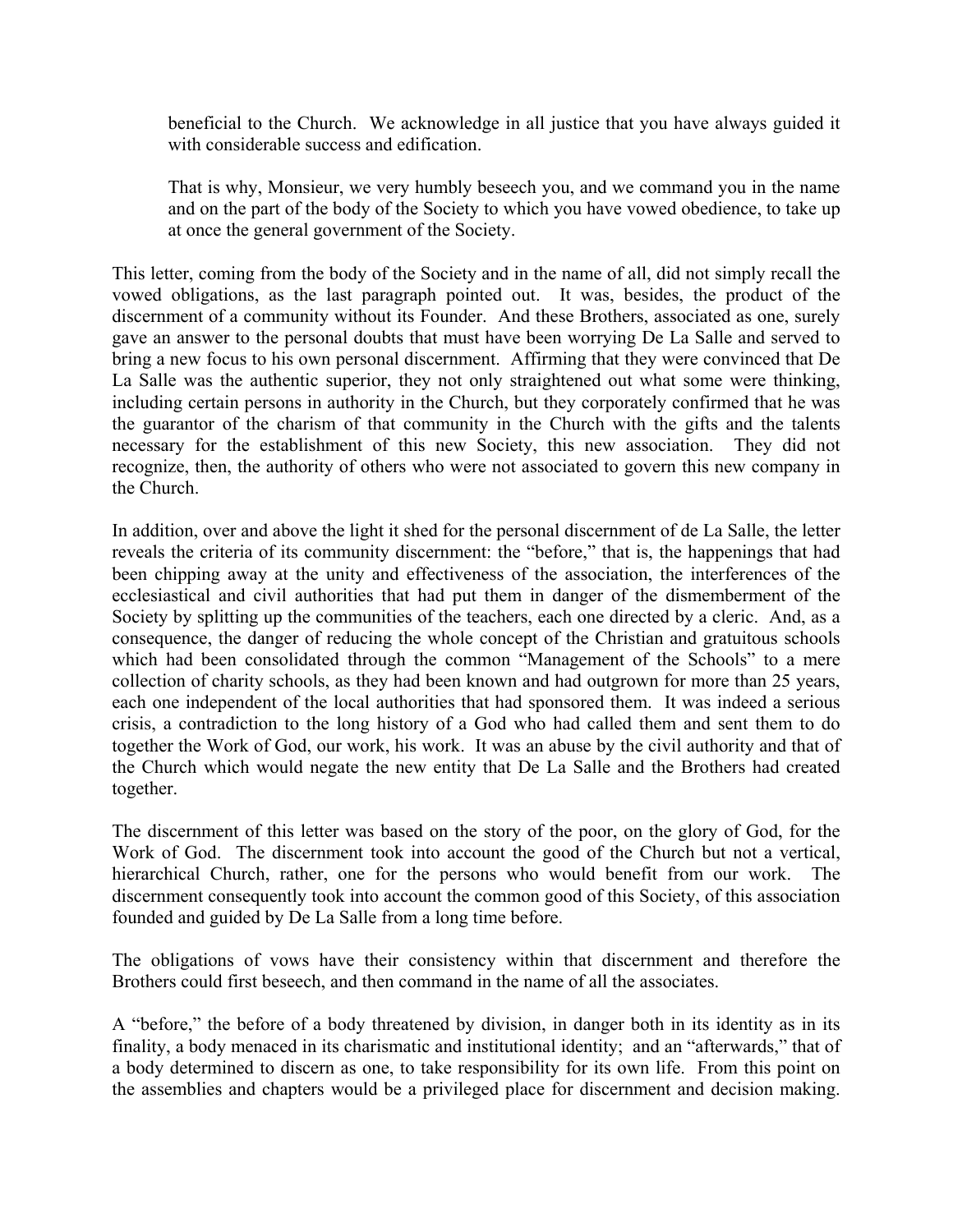The vows that were renewed in 1719 and the definitive version of the Rules over which De La Salle had labored in his last years were to be the acts of a body of associates without their Founder.

The criteria of discernment of this family in the Church has been expanding and strengthening progressively: the God at work in history, the educational service for the good of the children of artisans and the poor, the good of the Church, the obligations assumed by the association for the mission.

### **4. Daily crossroads experiences over the course of his life,** the tension between personal and community discernments (during De La Salle's fifties and sixties).

The criteria for discernment did not take shape only at those dramatic crossroads that we have been exploring above. If it is true that in them we can more dramatically detect the characteristics of a style of personal, community and corporative discernment, as was waxing stronger over nearly forty years, we cannot minimize the fact that that style of discernment firmed up from day to day, at the heart of the life and in the vital context of what was occurring in the daily grind. It is because in this day to day activity that we begin and begin anew, that we open ourselves to an ever widening horizon, and we embrace the new things that God is creating.

It is for this reason that we are attentive to the discipline of each day, to those personal and community practices that had fomented a climate of discernment in the community of our origins.

Evidently a more systematic study would shed more light on these. Given the importance that they had, we should probably begin with the role that the Common Rules and the Rules for the work had in the discernment of each day. But that would go far beyond the limits of these reflections. Here we must be content, simply as examples, with some reflections on three practices that marked the daily, monthly and yearly rhythm of the life: A) daily prayer, B) the account of conduct, and C) the retreat, together with assemblies or chapters.

# **1. Daily Prayer**

*a.* First of all, the prayer that De La Salle would call **"interior," "of the heart,"** "from our depths." It is a prayer that springs from the heart about what happens to us, from our ordinary trials and joys, from loneliness and desolation as well as the profound delight we derive from the life of our dearest or most trying relationships, from the successes or failures in our work, from the rejections and persecutions we feel from society and the Church, etc. They would be experiences sufficiently intense as to become meaningful memories that impact on our consciousness. For De La Salle, many of the personal rules he imposed upon himself, formed and sustained that attitude of prayer from the heart of the employ, without making a distinction between the things that related to the spiritual life and with the professional life, because all was the Work of God, considering himself in everything as an instrument in the hands of God, always attentive to his orders. *Domine, Opus Tuum.*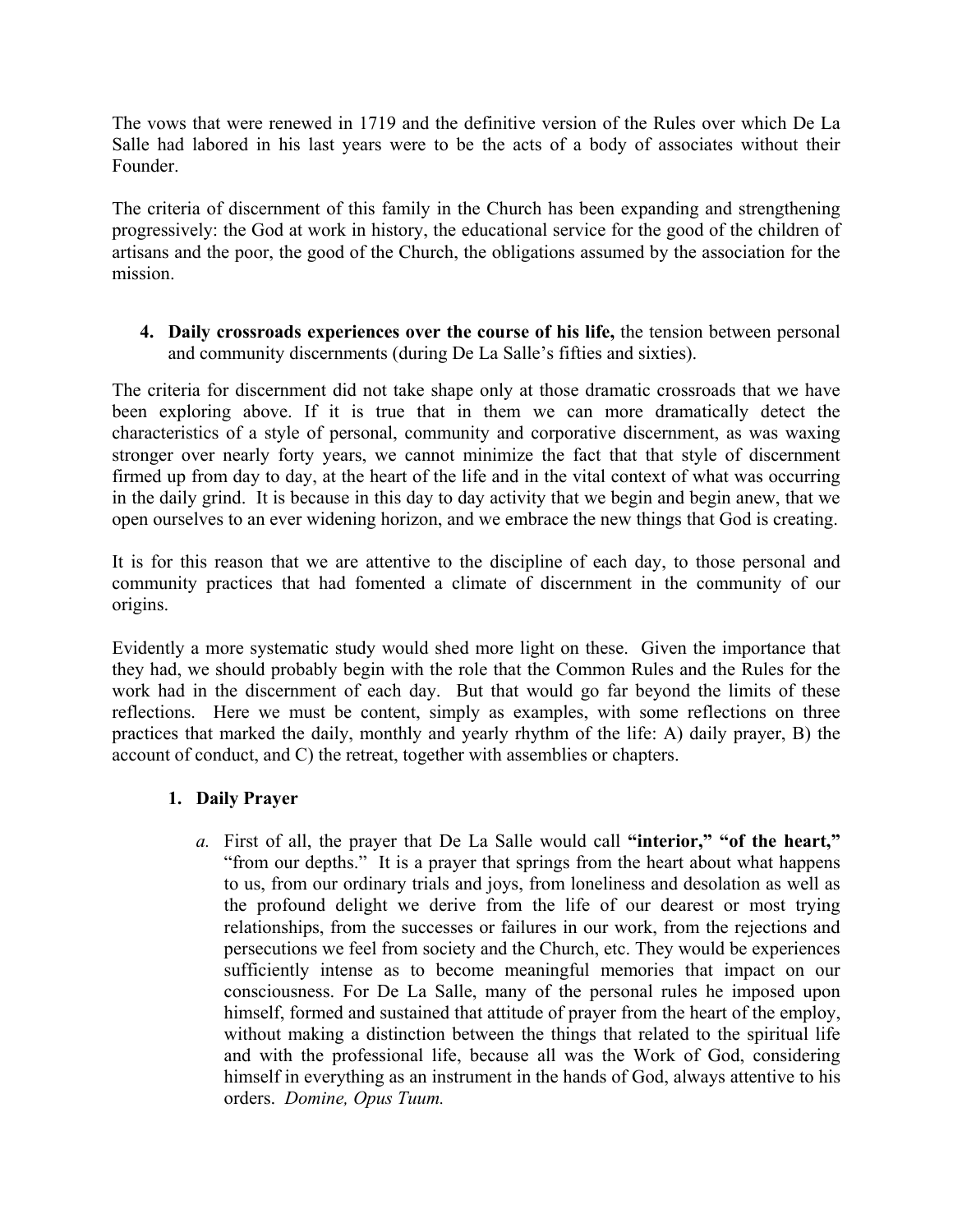b. And, from here, sprang a prayer that is not either exclusively mental, intellectual, or of many words expressing grandiose ideas. Nor is it all affect, with emotions movingly felt. It is, however, a prayer that becomes **a prayer of silence**, of listening, of "simple attention," above all in the most extreme context, that of total openness.

It is in that fertile soil in which we place ourselves in an attitude of listening, where three movements arise in prayer: the first, to recognize that God is present in all those signs that surround us along the way: the poor, the Brothers, each individual Brother, that place where the community meets, the Church, with the Most Blessed Sacrament, in the midst of all of us. Thousands of signs that we come to know with awe, identifying ourselves with the prayer of the unique Prayer, Jesus Mediator and High Priest united with his Father.

c. This first movement draws us to the second, to the light of the Scripture of the day's liturgy, where we contemplate the action and the word of Jesus, admiring it also actualized in the life of his disciples throughout the whole history of the Church and we open ourselves to its power so that this mystery of Christ become real in us and we will be able to represent it to our students. From this mystical vision flows the third movement, the **inspirations and movements of the Spirit**. Here a prophetic word breaks through that transforms us by its power, a word that re-evangelizes our life and converts us into authentic disciples and ministers.

These three movements advance us anew toward the concrete reality of life, to impart to it a new meaning with the novelty of the Good News.

Clearly the Lasallian teaching on prayer, understood from an exclusively ethical perspective, or worse, a moralizing one, would reduce this contemplation of the "mysteries, virtues and maxims" to a perfectionist confrontation, to an unhealthy introspection that would empty it of the mystical/prophetic perspectives of the French School of Spirituality. Many Brothers were introduced to the method of prayer of the  $17<sup>th</sup>$  century in this way. Many lay people do not know that teaching. It behooves all of us, Brothers and lay people, to study this practice of interior prayer that unifies our life of faith and of zeal, our experience of God and our work.

# **2. Account of Conduct**

The same fate befell **the weekly, or monthly, "account of conduct"** *(the reddition).* Obligations in this case were reduced to an accounting of conduct in our duties and our virtues, not as discernment of the mystical and prophetical power of Christ actualized in the community of the disciples, but as laws and private obligations in the quest for the abstract ideal of perfection. For de La Salle, the obligations taken on in the community and workplace did not become a measuring up to a list of virtues established a priori. It rather dealt with a realization of the gifts and graces, of the talents one had developed, of the students confided to us, of the work that we do, and not simply of religious instruction but of all the subjects we teach, of the growth of our students who, thanks to our efforts,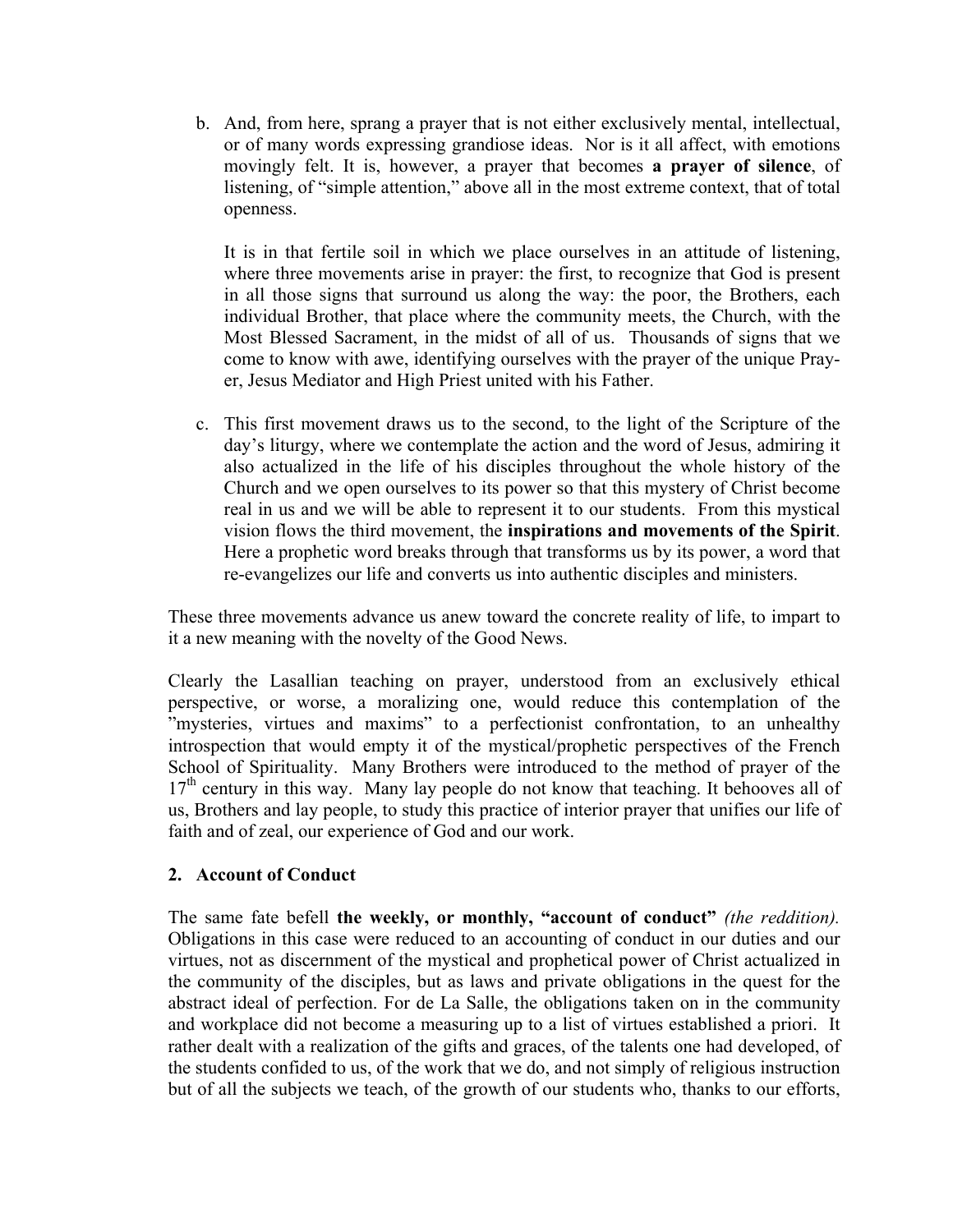are they themselves to become instruments of the Kingdom. The "Directory" of matters of which we are to give an account, published as the Collection of Short Treatises, was not restrictive. And especially, the letters to the Superior, to which De La Salle always responded, were a concrete way to evangelically review the passion that inflames us with the love of God and of the neighbor.

In this sense, the letters to Drolin constitute a beautiful testimony to what this accounting between two associates can be, and the discernment and guidance that De La Salle gave him. Accompanying, affirming, urging, criticizing, recalling points of the common rules and practices of the community were all touched upon in his responses. In this manner both were co-responsible partners in the account rendering.

# **3. Annual Retreat**

And finally, **the annual retreat.** We do not have much information about the content of those retreats and unfortunately, in our history, we became more and more dependent on the use of the Ignatian *Spiritual Exercises*. Thus the exercises have had a great impact on the spiritual life of many Brothers. But in recent years, thanks to the work of Brothers Maurice August and Michel Sauvage, we have been able to re-evaluate the sixteen *Meditations for the Time of Retreat* published after the Founder's death. These constitute, to my way of thinking, a most evident testimony to what is essential to the Lasallian practice on discernment. *Meditations,* divided two by two, to be used each day of the retreat:

- Day One: MTR 1 and 2 on the plan of God in establishing the Christian Schools.
- Day Two: MTR 3 and 4 on the power of Christ at work in one's disciples.
- Day Three: MTR 5-6 and 7-8, on the functions we carry out in the world of children abandoned in a world that oppresses and perverts them.
- Day Four: MTR 9-10 and 11-12, on our obligations, passionately loving in the consecration of our life; sacrificing it for Jesus and the children.
- Day Five: MTR 15 and 16 that lead us to discover the joy already revealed in what we do; the joy that opens up an eschatological horizon arising from the present time, of a new world, a new earth and a new heaven.

These meditations make up an authentic hymn to the Father who creates and re-creates, to the Son who redeems and to the Holy Spirit who gathers us into the Church that proclaims the Kingdom. In the framework of the tasks we carry out in our common employ, within God's plan in history, a history of salvation, they invite us to interior prayer: to the admiration of God present, to the contemplation of Jesus as the Good Shepherd. And they dispose us to the prophetic breakthrough of a word that identifies us, transforms us and sends us forth, renewed in our work.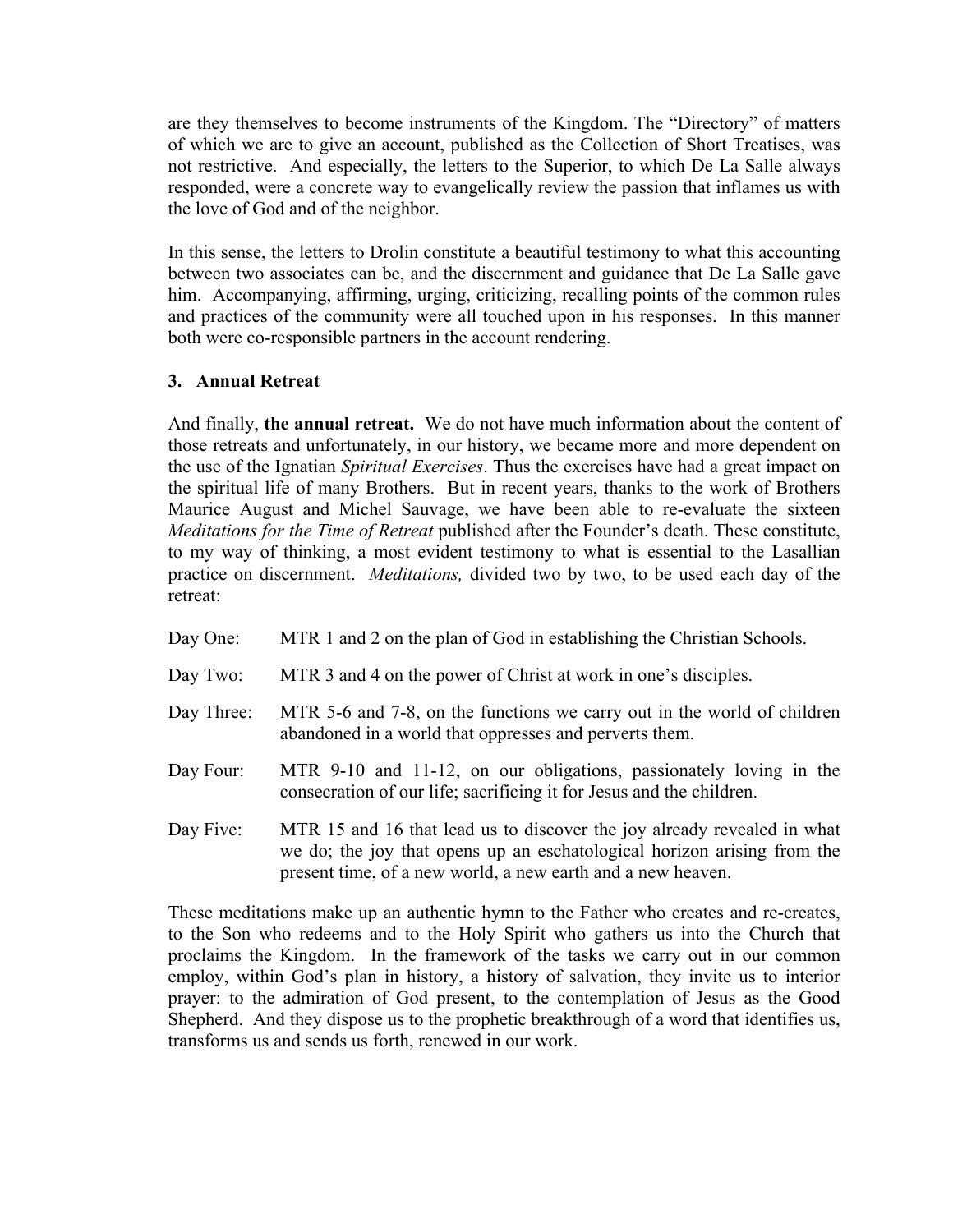All the other Meditations written by De La Salle to illuminate the Liturgy of each Sunday as well as the feasts of the saints, in the light of these meditations for the annual retreat, appear to orient with particular "certain accents" our discernment in a ministerial, mystical and prophetic community. These "Christian schools" will henceforth be animated by men and women who progressively abandon themselves to the hands of the Father of the poor, identifying with Jesus the Messiah who announces the Good News to the poor, re-evangelized by the movement of the Spirit who inspires them with the power to touch hearts.

The practices of this community intentionally led to a contemplative and professional attitude along the way of integration of the passion for God and for the poor. Clearly, both at the most dramatic crossroads as in the ordinary happenings of each day, we see ourselves becoming authentic disciples, called to make disciples.

To sum up, let us observe in the course of his life, the progressive loss of self-absorption, and a kenotic deprivation with a view to assume the mystery of God in a history which is the history of salvation for the marginalized, the poor, the abandoned and the very neediest.

It is worth noting, as well, that De La Salle discerns differently over the course of his life. The discernment of a young man is not the same as that of an older person. The discernment centered on one's personal concerns is quite distinct from that of someone who is trying to respond to community issues or someone who must deal with affairs that concern organizations and institutions. Discernment in moments of relative calm is certainly not the same as that done during moments of crisis.

We also note the Exodus nature of this movement, an on-going departure from a land that is familiar in order to meet and embrace people heretofore unknown to us. De La Salle progresses further along the path of this "emptying of himself" to the total embrace of the Mystery of Christ who was thus regarded by those who were living without any hope of promise and God's covenant.

You should always be faithful to the interior inspirations and movement: 1) Because ordinarily these are lights that God sheds upon the soul in order to enlighten it as to what must be done to achieve one's personal good; 2) Because when we are unfaithful to his inspirations, God ceases to grant them to us, seeing them wasted; and 3) Because not being faithful to these inspirations is what St. Paul calls extinguishing the Spirit of God in oneself; and it can even be said that it is resisting the Holy Spirit and inflicting great injury on  $him<sup>6</sup>$ .

# **B. What are the criteria for spiritual discernment that characterizes this community with the Church?**

You can perform several miracles in regard to both yourselves and your work in your own regard, by an entire fidelity to grace, not letting any movement of grace go by without corresponding with it; in regard to your work, by touching the hearts of the wayward children . . . Such are the miracles that God gives you the power to perform, and which he asks of you.<sup>7</sup>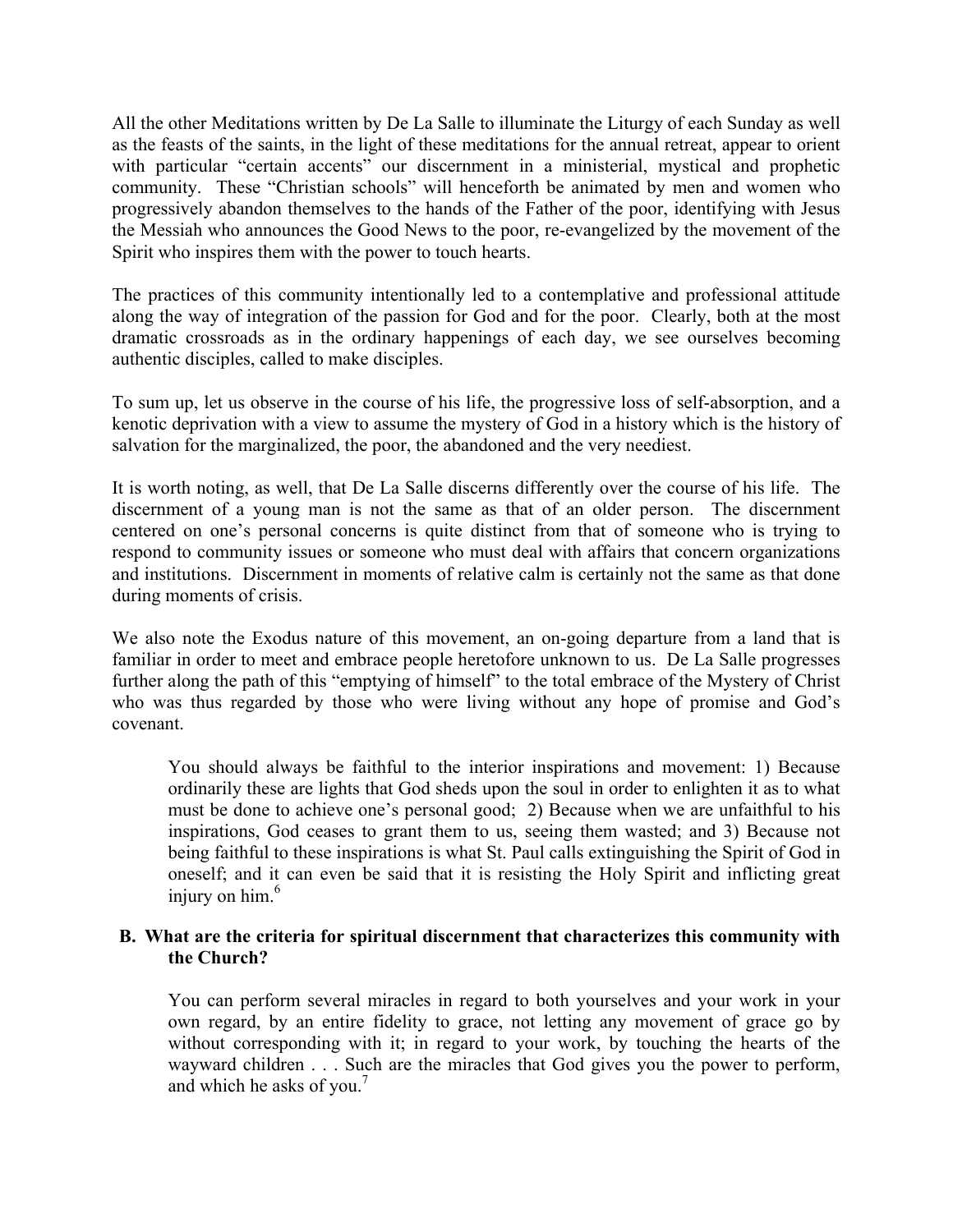In his book, *Spiritual Discernment* (2005), Manuel Ruiz Jurado, S.J., Professor Emeritus and Director of the Institute of Spirituality of the Pontifical Gregorian University, examines how discernment has been understood in the history of the Church and asserts that:

The biblical scope of the topic of spiritual direction will remain, in the future, very tied to its application—excessively so, in my opinion—to the realm of spiritual life and in the area of virtue and the diverse spirits that might work against it. Certain other aspects of discernment are not developed in the same way and with the same intensity, as, for example, the signs of the times and, the most fundamental: that of the person of Christ; that of Church doctrines and biblical prophecies; and, even less so, that of the social phenomenon, movements, and ecclesial groups, etc... $8^{8}$ 

And, in some way, this same tendency is found in the (Ignatian) *Spiritual Exercises*:

Even in the  $16<sup>th</sup>$  century, with its method, its time for election and its rules for the discernment of spirits, which gave rise to spiritual exercises ever more profound and elaborate, more intricate and structured, but almost always from the point of view of the encounter of an individual with the will of God, his personal spiritual direction, and too often centered on a pre-determined object: that of internal, privatized stirrings of the spirit.<sup>9</sup>

It is most likely that De La Salle was not completely immune from this more intimate and private accent that was so prevalent in the history of the Church. Certainly his disciples, the Brothers of the eighteenth century, enthusiastically and ingenuously followed the spiritual tendencies of the Church of their times.

In my view this is precisely what De La Salle does not say nor propose as a practical guide for discernment. He doesn't reduce discernment to an individual activity, an ethical decision, a life choice, or an attempt to detect the interior stirrings of the spirit. His way of discernment—in relationships, lived in community and in the Church, for a mission—is not reduced to an individual activity, to someone with his spiritual director.

He invites us to contemplate a much broader reality than that of private stirrings of the spirit. He exhorts us to take into account and examine social and political realities, educational problems and successes, especially with regard to the lived experience of poor children and abandoned youth, the children of artisans and the poor, the lived events of history. And it is with the light of faith that this critical reflection opens up to a divining of the signs of the times, calling forth a personal and community response.

De La Salle's way of reading and interpreting Scripture, tied to personal, community, professional, social and political events, helps us to discover a process of discernment that is broader and richer, and less centered on the self.

We can analyze these particular characteristics not only in his itinerary but also in his writings. They bear witness to a certain manner of discernment that does not privatize faith nor reduce spiritual life to the practice of virtues.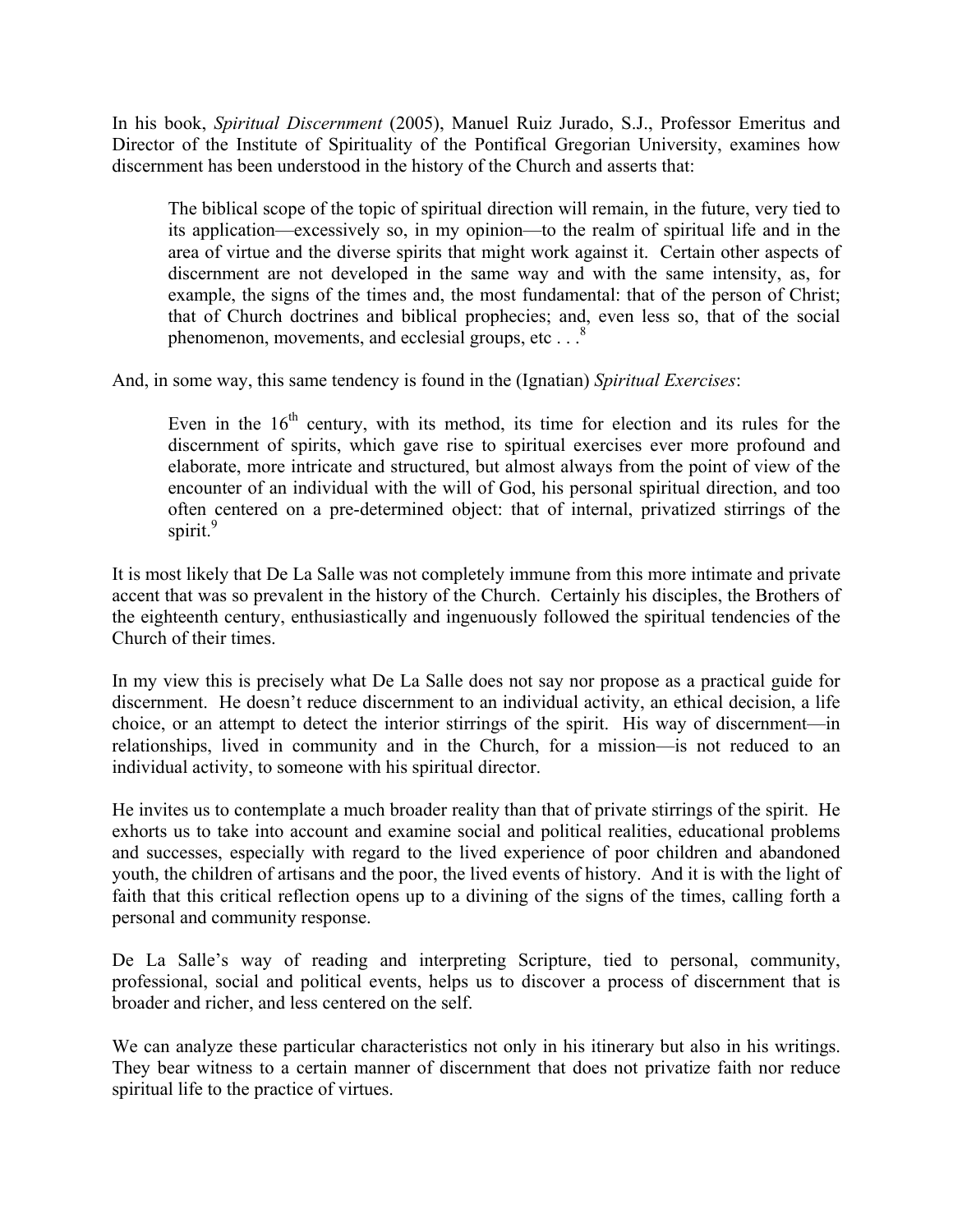The criteria that characterizes the manner of discernment of the community of Brothers associated with De La Salle emerges from this itinerary and is articulated and developed in his writings. Consequently, we will attempt to identify those characteristics as they appeared in the principal crossroads moments of this foundational itinerary.

At the same time, we will attempt to authenticate the biblical and theological resonances (references) that these criteria have evoked by examining those meditations that are most related to these crossroads experiences because this writing sustained / supported / informed this daily process of acknowledging the action of the Spirit in the Brothers' lives, in allowing themselves to be transformed by the power of grace through prayer and Eucharist. And, in order to make present and place this transforming power within the reach of those whom God has confided to us in our daily work and ministry.

Clearly, a presentation of all the "iconic images" of the *Meditations* would far surpass the limits and goal of this talk. Consequently, we will limit ourselves here to the *Meditations for the Time of Retreat,* written toward the end of this foundational itinerary and addressed to the "Community of the Christian Schools," precisely in order to celebrate the mystery of its establishment or foundation and in order to discern the demands and obligations, and what God may require of, and hope for them.

**1. First criterion:** *Attentive to, and impressed by, the reality of the historic moment, we recognize God present in the midst of that history. This historic and theocentric criterion fosters a certain manner or seeing with the eyes of God, through faith, the reality of the poor and marginalized.* 

The crossroads that we have examined demonstrate that for De La Salle Faith, especially, is not conceptual. It is action, an ability to see and consider all things . . . a way to do all things . . . and attribute all to **God**; God, who is present in History; and God, contemplated mystically both in reality and prophetically, revealed in the response of those who know how to see, recognize and respond.

A **faith** that inspirits us with a passionate force by the God of the poor; a faith that brings into focus the reality that we are presently living and the conviction that God's actions is always present in it; and the real truth of what is happening in our country and in our history, in the situations of despair that the marginalized, the abandoned and the poor are experiencing.

"The **Gift** of faith and of passionate Zeal" of an adult; the Gift that is lived and expressed concretely by a profession in society in order to transform it—in our case, that of committed educators working in educational programs.

# **Iconic images related to this first criterion** (*MTR* nos. 1 and 2)

- God who is good, attentive, provident and present in history, who desires the salvation of all, and who hears the cries of the most abandoned.
- God who created and who brings about a new creation, raising up from the darkness of our history, men and women—educators—called, chosen and endowed with gifts. Enlightened in order to respond through a ministry in society.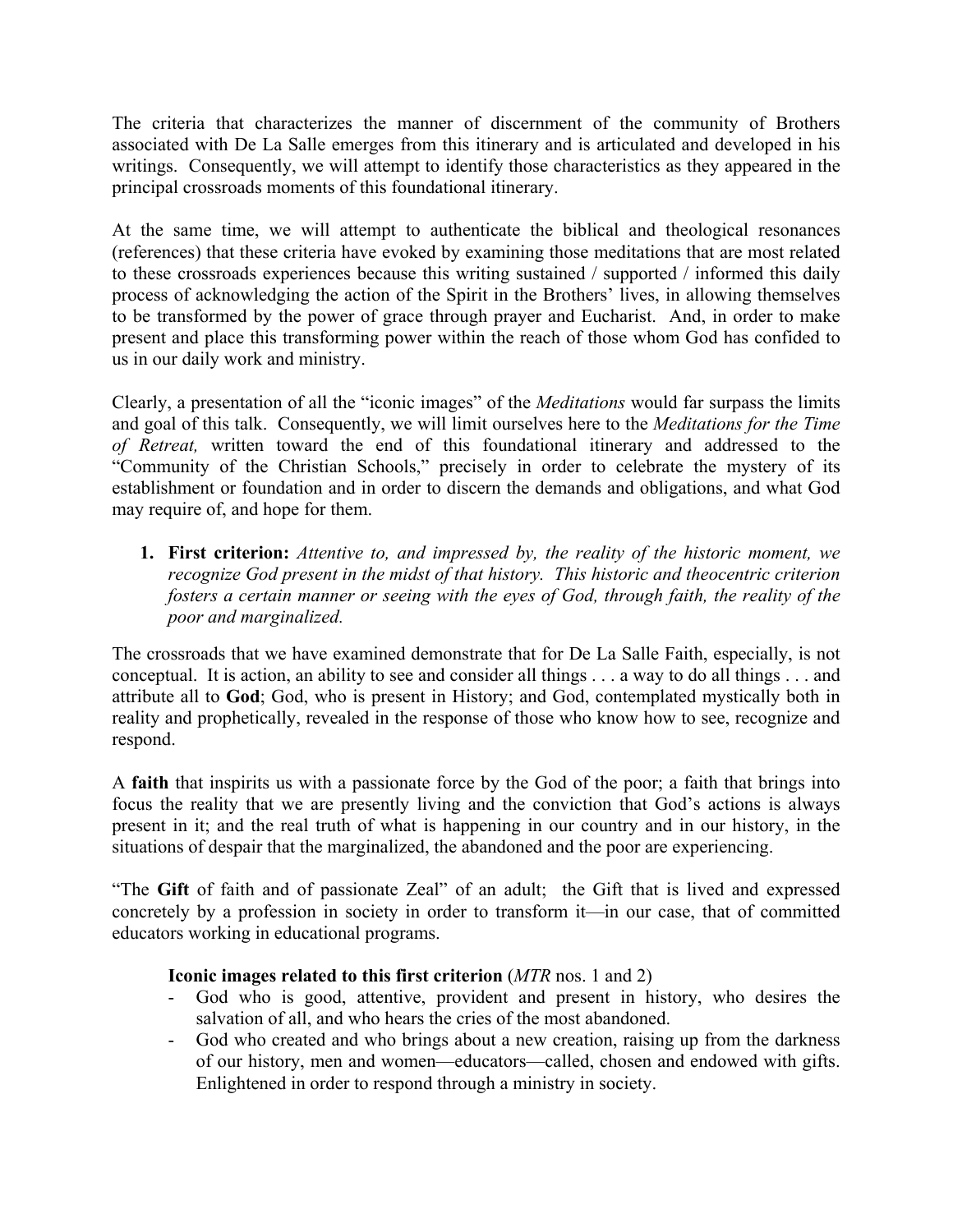- God who raises up, founds and establishes this association, this Society of the Christian Schools. He is there at its origin and in its purpose. He is its raison d'être.
- Freely gifted, working and freely giving, the educators consecrate their entire life to that purpose, the realization of the plan of God.
- Ministers of God-in-history in the midst of the poor; Architects, builders, workers in the field that God cultivates.
- Cooperators in the work of God.
- **2. Second criterion:** *Seriousness in the professional and missionary commitment and the respect for the "earthly realities"; a way of committing oneself and of re-inventing the service of education and the advancement of the poor.*

At the crossroads where they discerned what God asked of them, De La Salle and his associates understood well the difficulties that the artisans and the poor were living; the inadequate educational structures that marginalized the children and the young of those families; and the inappropriate contents and methodologies.

They intended that the work that they would undertake would be successful; that the school was going to do very well; that the Society would clearly understand the problems, would bring harmony to the lives of the young people that studied with them; and that these young people would find work and a life of dignity.

The criterion **"passion for the service of education for the poor"** with a view to ensure the stability and the continuity of the men committed to the work that was undertaken; gifts and professional talents placed at the service of the mission.

### **Iconic images of work in our educational program** (*MTR* nos. 1.2 and 5.6)

- The artisans and the poor, their sons abandoned to themselves. The lack of work, of discipline, of training for a future employment. The human condition and human development. The limitations that presented obstacles have their explanations not just in the paradoxical human condition; they were living in a social and political structure that prevented the development of their human potential.
- The "angels", messengers who well know that reality of the children and young, of the world and who also know the mysterious plan of God. Messengers who know and who explain, who ascend and descend. Teachers who know the mysterious plan of God and who know besides the human reality. Teachers who incarnate and transcend it.
- **3. Third criterion:** *interiority and the centrality of the person of Christ, a Christocentric spirituality; the evangelical instinct; the particular style of living the following of Christ; and the baptismal and/or religious consecration so as to re-present it to our students.*

At all the crossroads, at the great moments of decisions as well as in the everyday ones, along the path of discerning between the forces of death and the forces of life in one's personal, communal, professional, social and ecclesial life, in each day, there will always be a direct reference to Sacred Scripture.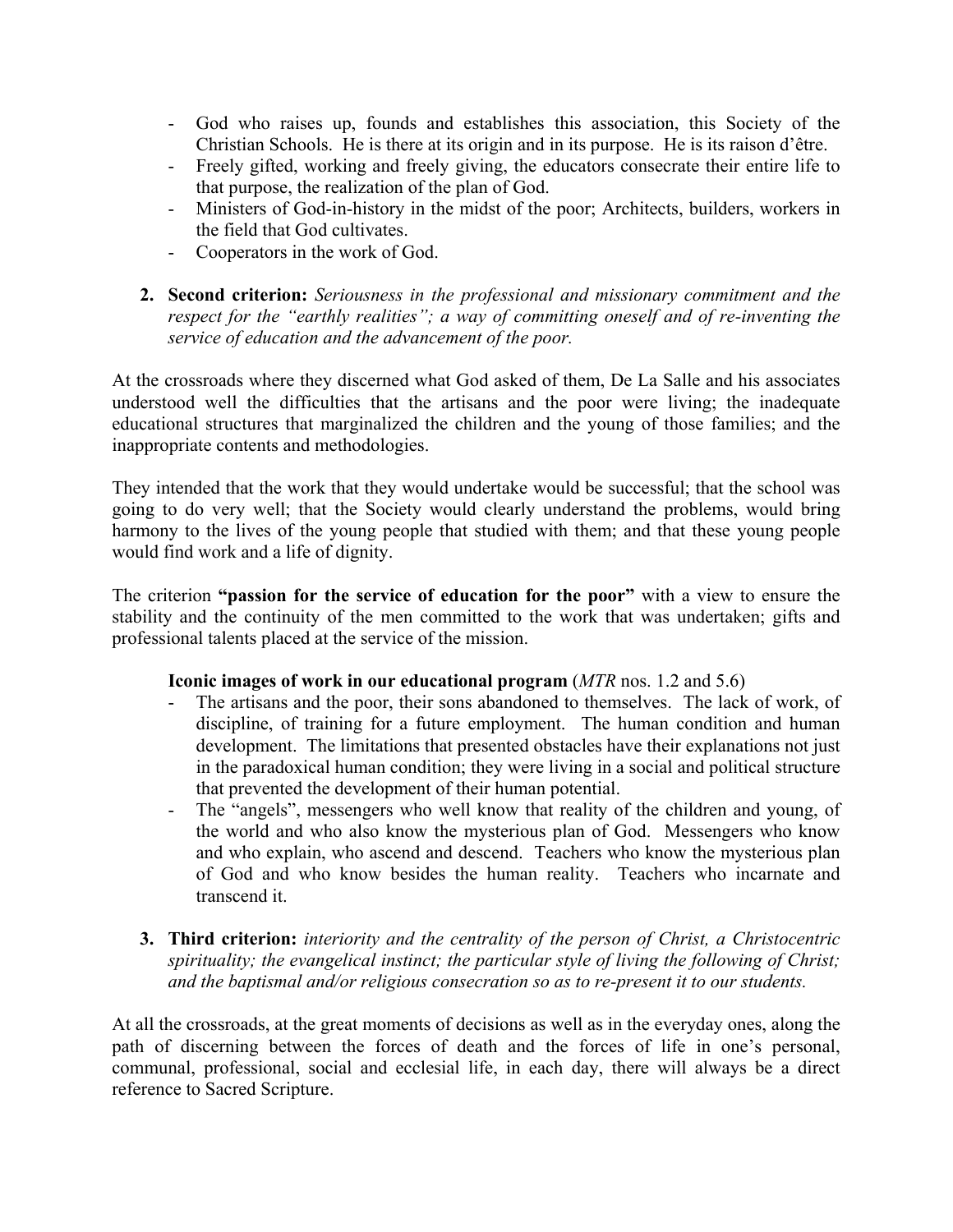The **"following of Christ" in this Society** is marked by a way of advancing, with eyes set on Christ to learn from him how to act and what to say to one's students.

It deals then with a distinct manner of reading the Gospels, so that they become present here and now in our work. Mysticism and prophecy will become inseparable. Prayer and ministry are permeated with each other and mutually nourish each other. And the same Gospel maxims that we teach are the ones that we learn from Jesus and we strive to live.

We are not priests with sacerdotal and liturgical functions. For us the educational place, that is, the relationships that we live with our students, is the place where Christ is present with his liberating power. To affirm this is to recognize that we evangelize not only by the explicit proclamation of the Gospel, but that all we do pedagogically is attentive to what the *Management of the Schools* prescribes, and evangelizes their lives.

The criterion of the passion for Christ and an unconditional love for the application of Scripture seen throughout history, in the work and in lived relationships, are what characterize this sort of ministerial spirituality of a disciple called to make disciples.

### **Iconic images relative to the mystery of Christ** (*MTR* nos. 3 and 4)

- The good shepherd that seeks out the lost sheep, calls them by name, cares for them and saves them.
- The community of disciples following in the footsteps of Jesus, learning from him, participating in his ministry.
- The ambassadors of Christ who come to represent him not only because they speak with his authority and power, but because they are becoming united to him, and are Christ for the young here and now.
- His apostles, in community with one another, who are the branches of the vine, are united to the stem, called each one to produce fruit in their ministry.
- The continuous movement out from the center, toward the professional activity and vice-versa.
- **4. Fourth criterion:** *the demands of an association for the mission. The development of a Community – relationships of solidarity with one's colleagues and one's students – implies the commitment to respect certain exigencies; a way of relating with one another: associated and united with one another for an educational service.*

At each crossroads experience there will be specific persons both inside and outside of the association. We are especially mindful of those who have been entrusted to our care. The requirements of an unconditional love in our professional employment as educators strengthen the covenant with God and the alliance with one another in an association for the ministry.

The criterion of **passionate love for one's Brothers and for one's disciples and their families**, the respect in the concrete relationships of solidarity with those with whom we are committed in order to work together and with those whom we serve.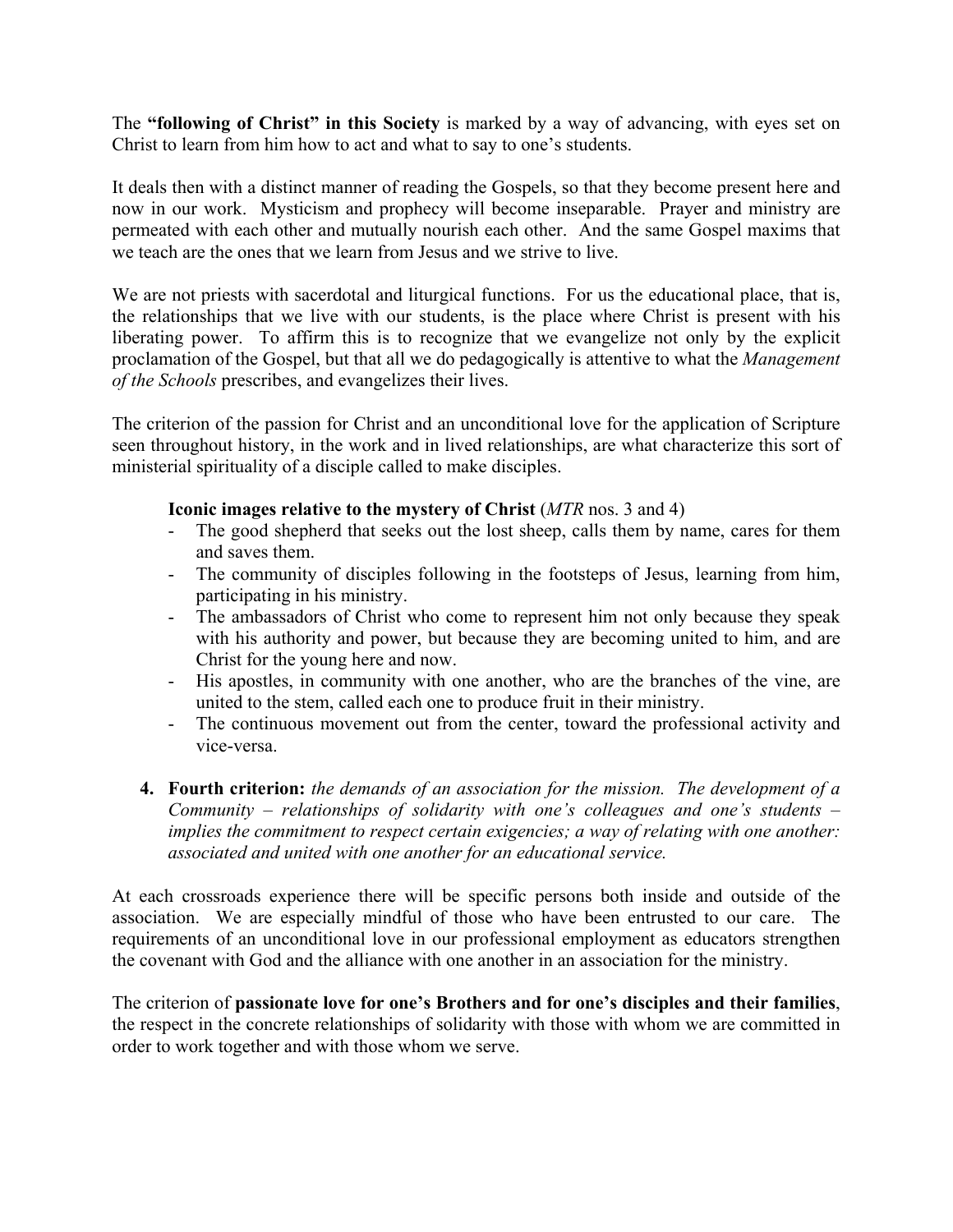This reference to the families of artisans and the poor as well as to the other educators appears at all the crossroads experiences. They are the motivational force that calls us and draws us into a Society of the Christian Schools. We are not called individually to work alone. We contract certain and specific obligations that demand an answer from us. We are brought together in order to dedicate our whole life to these "friends" who come to us in the dead of night.

### **Iconic images relative to our exigencies** (*MTR* nos. 9.10 and 11.12)

- Prophets driven by zeal, and a passionate love of God and for those entrusted to us, we give ourselves over, and we sacrifice our life for the good of others. We love them. We walk with them with a strong prophetic message, with the best story that will open their eyes for their own conversion. The corrective pedagogy which does not cease to intervene at the appropriate moment has this perspective which is both mystical and prophetic.
- **5. Fifth criterion:** *Unconditional love for, and the proclamation of, the Kingdom, building up the body of Christ in a Church-communion; a manner of being and living in the Church and of participation in this unique ecclesial mission by means of our lay ministry.*

There can be no doubt that the experience of Church appears at every crossroads. At times it is the hierarchical Church, oppressive and domineering. At other times, it is rather an apostolic Church that manifests itself as an evangelical communion of Christ, guided through history by bishops, pastors and catechists; all are messengers of the Kingdom. In every case, it is an experience of a small Church, a fragile communion of those called to live the Gospel in order to proclaim it; and the criterion of a passionate zeal for the evangelization and construction of a Church, for and with those who were abandoned, driven away from the promises and covenants.

### **Iconic images of the Church and our lay ministry in the Church** (*MTR* nos. 7 and 8)

- These meditations describe us as apostles and messengers, pastors and catechists, architects who lay the foundations of a temple, of a Church formed not by oppressed disciples, but by men and women, aware of their calling to take part in the covenants and promises. We are like the community of the apostles, like the bishops with whom we work faithfully. We are ministers of the Church.
- **6. Sixth criterion:** *A hope against all hope, revealing how the Kingdom is growing here and now and awaiting the revelation of the new heaven and the new earth.*

Each crossroads experience implies a before and an after. A horizon that closes down, that is shattered, and a new one that comes into view, each time even greater, until it surpasses all horizons. The hope that is ever new of what we are and what we do effectively causes God's plan to become a reality, even in failure and on the cross.

This eschatological criterion does not thrust us into a distant or transcendent future which is ignorant of reality. It teaches us to be aware of that definitive and transcendent horizon, most surely, but one that imparts to us a more critical perspective of the present, in which we must render an account of all the obligations we have contracted for the purpose of transforming society, here and now, and recognizing the signs of the Kingdom that we await. As a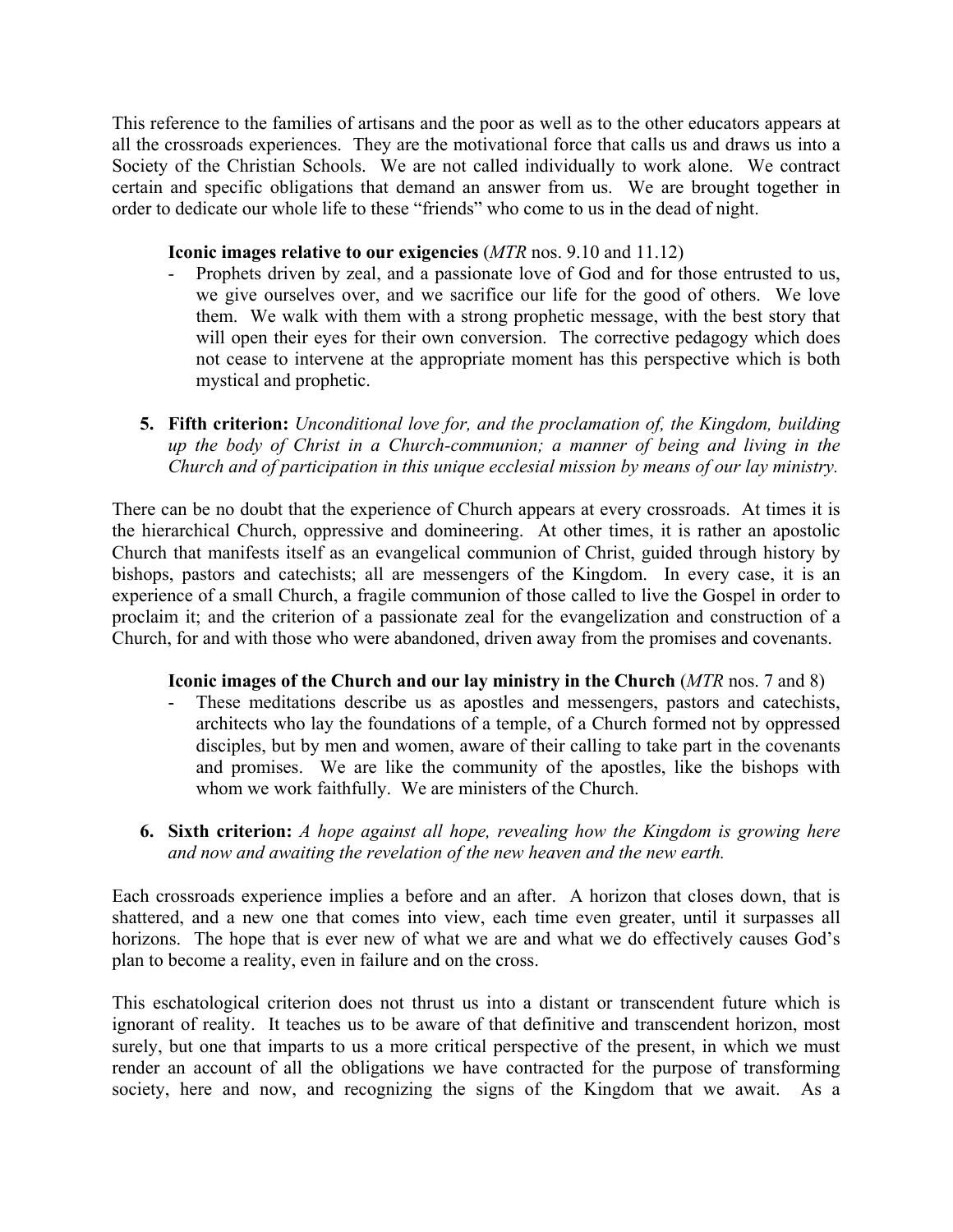consequence this impassioned hope incites us to all that we are and all that we do under the critical judgment of the word, each day, in order to render accounts. This hope is the ever new source of evangelical joy because we realize that through our efforts the number of the just is increased.

# **Some iconic images** (*MTR* nos. 13, 14 and 14-16)

- We are the supervisors, the administrators, the landlords of God in the here-and-now.
- We make judgments and discern between what is true and what is false each day, here and now, taking into account not just our personal obligations, but especially all those related to the work to which we are called and rewarded.
- We give an account of the gifts, of the persons entrusted to us and of the ministry.
- We are servants who rejoice both here and at the final horizon.
- Saviors who are at the same time saved by those whom we serve in our work.
- We are stars for all eternity because we have lived and taught justice.

### **C. Discernment at this present historical moment.**

And now it is our turn. Each one personally, and afterwards, in small groups, let us try to listen and respond to the movement of the Spirit at this lived moment.

The reports from the different regions that we have been hearing in the previous days have provided us with ample material for reflection and prayer, and to discern together the reality that we are now living.

- What are the critical concerns (with regard to the educational mission, to the association for the mission, and to the structures) which have the greatest impact on us, those that we need to consider, just as De La Salle and his associates had to deal with in their own time?
- As we reflect on the itinerary of De La Salle and his associates, what questions, what challenges, what action-steps taken, might address the critical concerns we have identified in the previous question?
- What icons and texts from Scripture shed light on our critical concerns?
- What are the icons for today: the persons and the works in today's world? In our regions? Which of these best articulate and reveal our critical concerns?

"Do not dwell on the things of the past, nor remember the days of yore. See, I am going to make something new that is already bursting forth. Do you not see it?"<sup>10</sup>